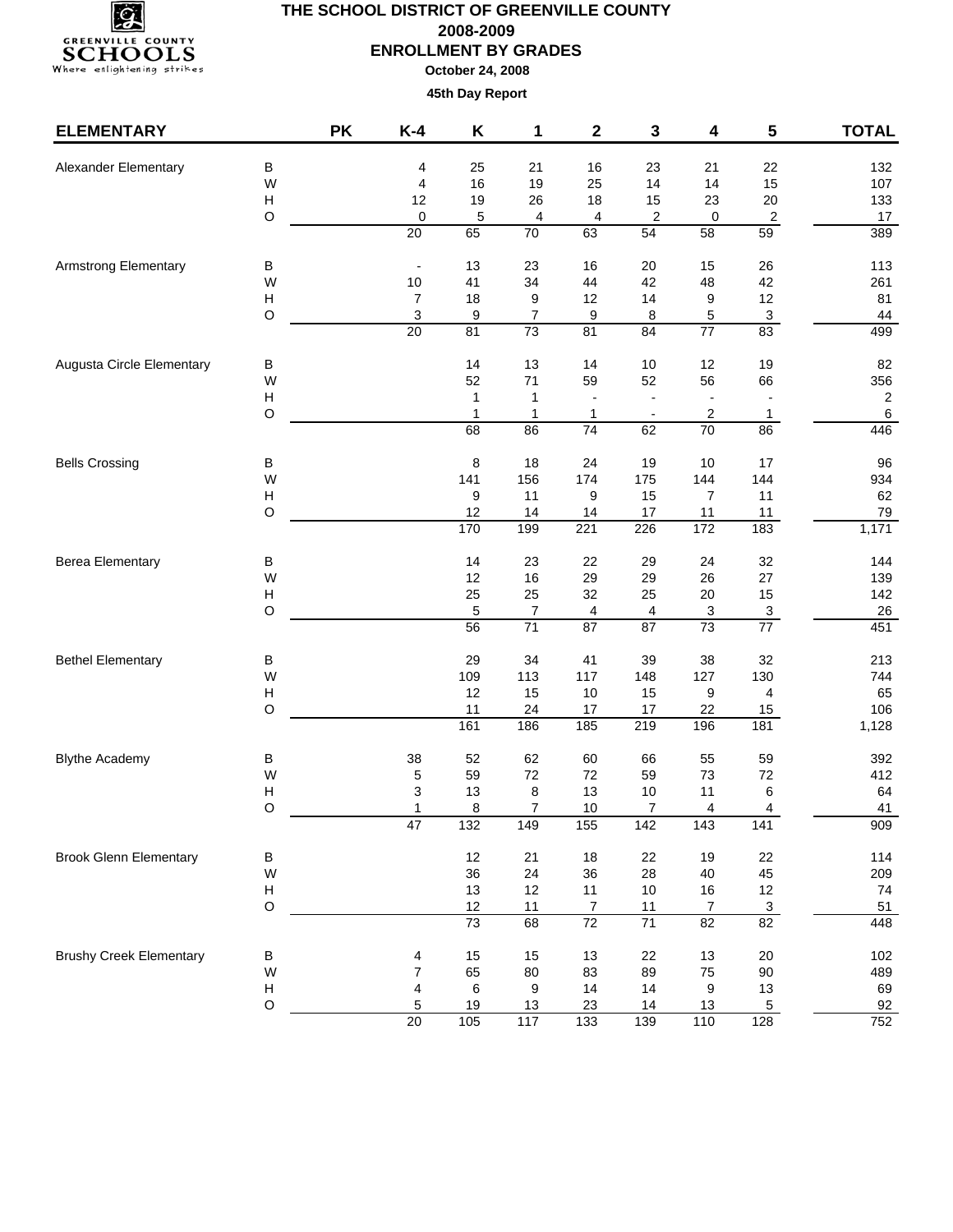

| <b>ELEMENTARY</b>             |                                | <b>PK</b> | $K-4$                        | Κ                | 1                   | 2                | 3                     | 4                     | 5                     | <b>TOTAL</b> |
|-------------------------------|--------------------------------|-----------|------------------------------|------------------|---------------------|------------------|-----------------------|-----------------------|-----------------------|--------------|
| <b>Bryson Elementary</b>      | B                              |           |                              | 25               | 30                  | 25               | 40                    | 34                    | 24                    | 178          |
|                               | W                              |           |                              | 85               | 98                  | 84               | 94                    | 100                   | 104                   | 565          |
|                               | Н                              |           |                              | 13               | $10$                | $10$             | 16                    | 6                     | 14                    | 69           |
|                               | O                              |           |                              | 5                | 9                   | 5                | 9                     | 5                     | 8                     | 41           |
|                               |                                |           |                              | 128              | 147                 | $\frac{1}{24}$   | 159                   | $\frac{1}{145}$       | 150                   | 853          |
| <b>Buena Vista Elementary</b> | В                              |           |                              | 28               | 17                  | 13               | 14                    | 16                    | 17                    | 105          |
|                               | W<br>$\boldsymbol{\mathsf{H}}$ |           |                              | 100<br>9         | 77<br>8             | 103<br>9         | 91<br>$10$            | 123<br>$\overline{7}$ | 103<br>$\overline{7}$ | 597<br>50    |
|                               | O                              |           |                              | 9                | 22                  | 19               | 11                    | 24                    | 12                    | 97           |
|                               |                                |           |                              | 146              | 124                 | 144              | 126                   | 170                   | 139                   | 849          |
| Chandler Creek Elementary*    | В                              |           | 4                            | 29               | 31                  | 34               | 24                    | 20                    | 17                    | 159          |
| K4 has 1 Spec Ed Student      | W                              |           | 8                            | 71               | 65                  | 84               | 79                    | 81                    | 85                    | 473          |
|                               | н                              |           | $\overline{7}$               | 35               | 44                  | 34               | 22                    | 23                    | 22                    | 187          |
|                               | $\circ$                        |           | 1<br>20                      | 9<br>144         | 6<br>146            | 10<br>162        | 8<br>133              | 3<br>127              | 9<br>133              | 46<br>865    |
|                               |                                |           |                              |                  |                     |                  |                       |                       |                       |              |
| <b>Cherrydale Elementary</b>  | В                              |           | 12                           | 19               | 35                  | 24               | 28                    | 24                    | 25                    | 167          |
|                               | W                              |           | 12                           | 18               | 18                  | 22               | 23                    | 19                    | 28                    | 140          |
|                               | H                              |           | 13                           | 30               | 26                  | 23               | 22                    | 13                    | 11                    | 138          |
|                               | O                              |           | $\sqrt{3}$<br>40             | 5<br>72          | 6<br>85             | 4<br>73          | 6<br>79               | 3<br>59               | $\,6\,$<br>70         | 33<br>478    |
|                               |                                |           |                              |                  |                     |                  |                       |                       |                       |              |
| Child Development Center*     | В<br>W                         | 19<br>28  | 178<br>227                   |                  |                     |                  |                       |                       |                       | 197<br>255   |
|                               | H                              | 6         | 160                          |                  |                     |                  |                       |                       |                       | 166          |
| (Note 1)                      | O                              | 3         | 48                           |                  |                     |                  |                       |                       |                       | 51           |
|                               |                                | 56        | 613                          |                  |                     |                  |                       |                       |                       | 669          |
| <b>Crestview Elementary</b>   | В                              |           |                              | 19               | 23                  | 30               | 25                    | 19                    | 29                    | 145          |
|                               | W                              |           |                              | 55               | 69                  | 65               | 66                    | 65                    | 64                    | 384          |
|                               | H                              |           |                              | 14               | 19                  | 18               | 11                    | 19                    | 8                     | 89           |
|                               | $\circ$                        |           |                              | $\sqrt{5}$<br>93 | 9<br>120            | 13<br>126        | $\overline{7}$<br>109 | 5<br>108              | $\overline{7}$<br>108 | 46<br>664    |
|                               |                                |           |                              |                  |                     |                  |                       |                       |                       |              |
| Duncan Chapel Elementary      | В                              |           |                              | 25               | 23                  | 29               | 28                    | 20                    | 17                    | 142          |
|                               | W                              |           |                              | 42               | 59                  | 48               | 42                    | 55                    | 51                    | 297          |
|                               | H                              |           |                              | 26               | 27                  | 24               | 30                    | 25                    | 26                    | 158          |
|                               | $\circ$                        |           | $\qquad \qquad \blacksquare$ | 9<br>102         | $10$<br>119         | 13<br>114        | 10<br>110             | $\overline{7}$<br>107 | $\mathbf{3}$<br>97    | 52<br>649    |
|                               |                                |           |                              |                  |                     |                  |                       |                       |                       |              |
| East North Street Elementary  | $\sf B$<br>W                   |           | 13<br>6                      | 43<br>14         | 50<br>11            | 51<br>16         | 51<br>22              | 57<br>21              | 62<br>14              | 327<br>104   |
|                               | H                              |           | 16                           | 29               | $30\,$              | 21               | 29                    | 17                    | 18                    | 160          |
|                               | $\circ$                        |           | 4                            | 12               | $\overline{8}$      | 6                | 3                     | $\overline{9}$        | $6\phantom{.}6$       | 48           |
|                               |                                |           | 39                           | 98               | 99                  | 94               | 105                   | 104                   | 100                   | 639          |
| Ellen Woodside Elementary     | B                              |           | 6                            | 12               | 22                  | 19               | 21                    | 21                    | 25                    | 126          |
|                               | W                              |           | $10$                         | 63               | $73\,$              | $73\,$           | $71$                  | 86                    | 82                    | 458          |
|                               | $\boldsymbol{\mathsf{H}}$      |           | 3                            | 5                | $\boldsymbol{7}$    | 6                | 8                     | 3                     | 9                     | 41           |
|                               | $\circ$                        |           | $\mathbf{1}$                 | 5                | 12                  | 5                | 8                     | 3                     | 6                     | $40\,$       |
|                               |                                |           | $\overline{20}$              | 85               | $\frac{1}{114}$     | $\frac{103}{2}$  | 108                   | $\overline{113}$      | 122                   | 665          |
| Fork Shoals Elementary        | $\sf B$                        |           |                              | 12               | $\,8\,$             | $10$             | $10$                  | 20                    | 25                    | 85           |
|                               | W                              |           |                              | 70               | 99                  | 111              | 122                   | 107                   | 99                    | 608          |
|                               | Н<br>O                         |           |                              | 7<br>8           | $\overline{7}$<br>4 | 6<br>5           | 6<br>4                | 8                     | 3<br>$\overline{7}$   | 37<br>31     |
|                               |                                |           |                              | 97               | 118                 | $\overline{132}$ | $\frac{1}{142}$       | 3<br>138              | $\overline{134}$      | 761          |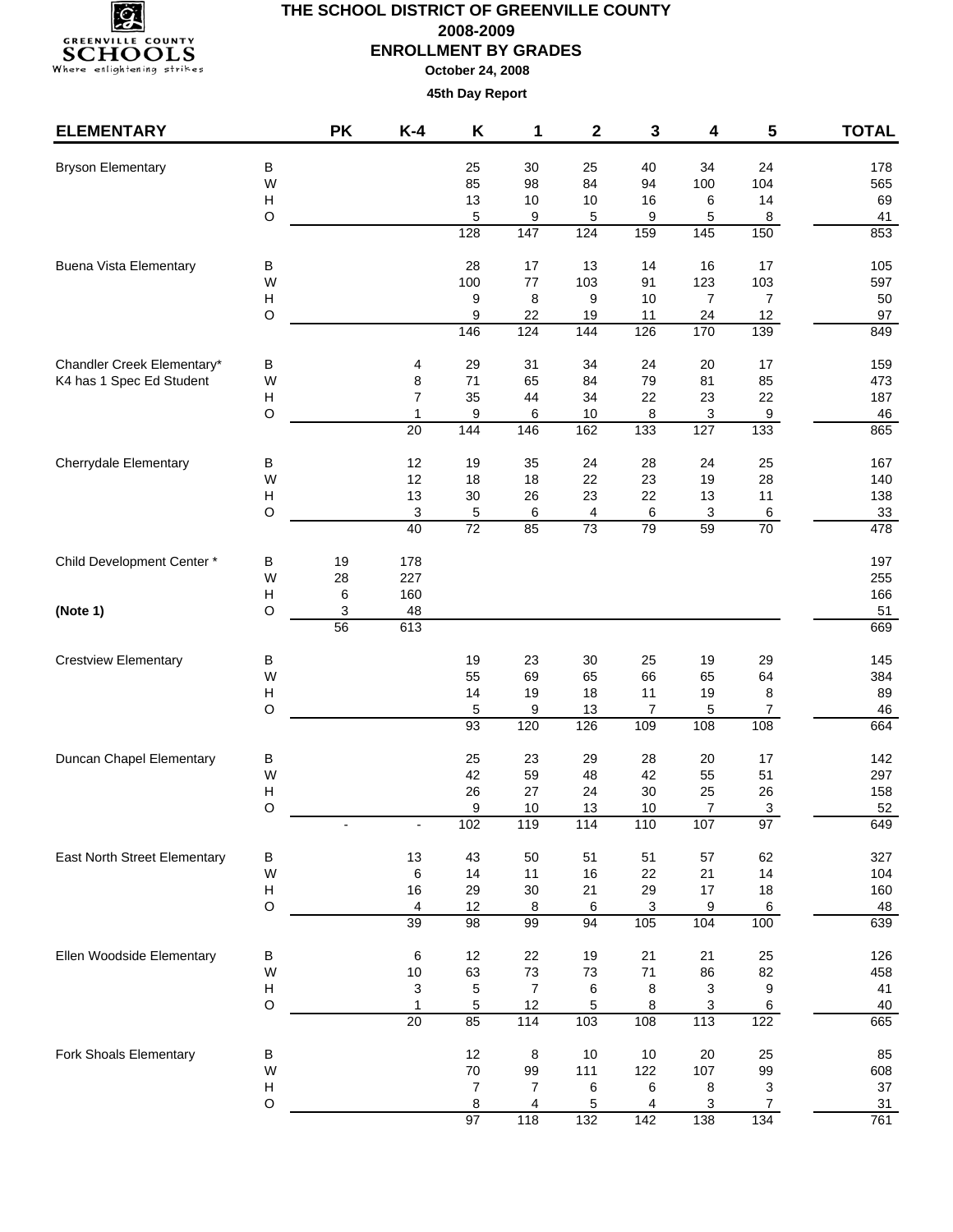

| В<br>35<br>Fountain Inn Elementary*<br>8<br>36<br>36<br>30<br>33<br>36<br>214<br>W<br>8<br>63<br>98<br>102<br>93<br>K4 has 1 Spec Ed Student<br>98<br>89<br>551<br>Н<br>5<br>5<br>$\overline{7}$<br>8<br>3<br>6<br>4<br>38<br>$\circ$<br>14<br>$\sqrt{5}$<br>1<br>3<br>6<br>39<br>6<br>4<br>142<br>$\overline{20}$<br>118<br>$\overline{131}$<br>141<br>148<br>$\overline{142}$<br>842<br>Gateway Elementary<br>В<br>4<br>12<br>15<br>18<br>13<br>14<br>20<br>96<br>W<br>29<br>66<br>82<br>81<br>80<br>84<br>76<br>498<br>Н<br>8<br>4<br>2<br>8<br>$\overline{7}$<br>9<br>5<br>43<br>5<br>$\overline{7}$<br>O<br>9<br>5<br>4<br>6<br>$\overline{7}$<br>43<br>114<br>109<br>107<br>40<br>$\overline{93}$<br>$\frac{111}{111}$<br>106<br>680<br>Greenbrier Elementary*<br>3<br>6<br>46<br>40<br>37<br>43<br>52<br>36<br>B<br>263<br>W<br>4<br>12<br>59<br>$71$<br>65<br>46<br>62<br>57<br>K3 has 6 Spec Ed students<br>376<br>K4 has 11 Spec Ed students<br>Н<br>$\overline{7}$<br>21<br>12<br>14<br>$17$<br>15<br>95<br>8<br>1<br>$\circ$<br>12<br>4<br>11<br>9<br>9<br>13<br>8<br>66<br>$\overline{\phantom{a}}$<br>$\overline{29}$<br>$\frac{1}{38}$<br>$\frac{115}{115}$<br>$\frac{135}{135}$<br>8<br>134<br>125<br>116<br>800<br>$\sf B$<br>6<br>41<br>48<br>47<br>65<br>48<br>53<br>Grove Elementary<br>308<br>W<br>3<br>19<br>19<br>16<br>23<br>13<br>28<br>121<br>H<br>8<br>33<br>38<br>35<br>34<br>23<br>26<br>197<br>$\circ$<br>3<br>$\overline{7}$<br>5<br>8<br>4<br>4<br>31<br>$\blacksquare$<br>$\frac{110}{110}$<br>20<br>100<br>106<br>131<br>98<br>92<br>657<br>Heritage Elementary *<br>9<br>6<br>10<br>5<br>5<br>42<br>В<br>7<br>$\overline{a}$<br>85<br>97<br>K3 has 5 Spec Ed students<br>W<br>6<br>16<br>72<br>70<br>86<br>106<br>538<br>$\mathbf{3}$<br>H<br>2<br>$\overline{\mathbf{c}}$<br>$\mathbf{1}$<br>3<br>3<br>3<br>K4 has 1 Spec Ed Student<br>3<br>20<br>O<br>2<br>6<br>$\mathbf{1}$<br>11<br>5<br>6<br>3<br>$\mathbf{3}$<br>37<br>$\overline{9}$<br>92<br>101<br>85<br>$\frac{105}{105}$<br>$\frac{1}{117}$<br>637<br>20<br>108<br>$\overline{\mathbf{c}}$<br>23<br>Hollis Academy *<br>B<br>34<br>47<br>35<br>62<br>43<br>48<br>294<br>K3 has 5 Spec Ed students<br>W<br>3<br>10<br>10<br>5<br>12<br>13<br>9<br>70<br>8<br>Н<br>2<br>22<br>21<br>10<br>20<br>12<br>115<br>K4 has 3 Spec Ed students<br>19<br>9<br>$\circ$<br>10<br>8<br>3<br>4<br>4<br>3<br>$\overline{\mathbf{c}}$<br>34<br>$\overline{\phantom{a}}$<br>$\overline{71}$<br>513<br>$\overline{74}$<br>76<br>$\overline{7}$<br>62<br>$\overline{88}$<br>79<br>56<br>3<br>25<br>23<br>Lake Forest Elementary<br>13<br>21<br>14<br>19<br>118<br>В<br>W<br>58<br>52<br>47<br>58<br>7<br>50<br>64<br>336<br>Н<br>22<br>27<br>21<br>20<br>30<br>29<br>16<br>165<br>$\circ$<br>6<br>101<br>10<br>19<br>17<br>13<br>19<br>17<br>40<br>112<br>117<br>107<br>131<br>105<br>108<br>720<br>Mauldin Elementary *<br>$\overline{\mathbf{c}}$<br>40<br>45<br>49<br>В<br>36<br>48<br>41<br>261<br>۰<br>$\overline{\mathbf{4}}$<br>K4 has 5 Spec Ed students<br>W<br>3<br>86<br>95<br>87<br>543<br>81<br>82<br>105<br>H<br>12<br>9<br>14<br>72<br>11<br>11<br>15<br>$\overline{\phantom{a}}$<br>$\circ$<br>24<br>31<br>23<br>26<br>19<br>139<br>16<br>$\blacksquare$<br>$\overline{\phantom{a}}$<br>3<br>6<br>158<br>1,015<br>185<br>147<br>156<br>191<br>169<br>$\boldsymbol{7}$<br>19<br>28<br>21<br>140<br>В<br>22<br>16<br>27<br>Mitchell Road Elementary*<br>W<br>12<br>47<br>55<br>44<br>49<br>40<br>44<br>291<br>14<br>20<br>14<br>12<br>K4 has 1 Spec Ed Student<br>H<br>15<br>6<br>11<br>92<br>$\hbox{O}$<br>$\overline{7}$<br>9<br>$5\phantom{.0}$<br>64<br>$\overline{7}$<br>14<br>12<br>$10$<br>40<br>$\overline{93}$<br>105<br>85<br>$\overline{77}$<br>$\overline{88}$<br>587<br>99<br>Monaview Elementary<br>$\overline{\mathbf{c}}$<br>9<br>$17$<br>12<br>13<br>22<br>11<br>В<br>86<br>W<br>16<br>27<br>23<br>20<br>34<br>32<br>28<br>180<br>H<br>20<br>35<br>28<br>37<br>25<br>29<br>206<br>32<br>O<br>$\overline{\mathbf{c}}$<br>3<br>21<br>4<br>4<br>$\overline{7}$<br>1<br>$\blacksquare$<br>40<br>$\overline{75}$<br>$\overline{72}$<br>$\overline{76}$<br>$\overline{82}$<br>68<br>80<br>493 | <b>ELEMENTARY</b> | <b>PK</b> | $K-4$ | Κ | 1 | $\mathbf 2$ | 3 | 4 | 5 | <b>TOTAL</b> |
|---------------------------------------------------------------------------------------------------------------------------------------------------------------------------------------------------------------------------------------------------------------------------------------------------------------------------------------------------------------------------------------------------------------------------------------------------------------------------------------------------------------------------------------------------------------------------------------------------------------------------------------------------------------------------------------------------------------------------------------------------------------------------------------------------------------------------------------------------------------------------------------------------------------------------------------------------------------------------------------------------------------------------------------------------------------------------------------------------------------------------------------------------------------------------------------------------------------------------------------------------------------------------------------------------------------------------------------------------------------------------------------------------------------------------------------------------------------------------------------------------------------------------------------------------------------------------------------------------------------------------------------------------------------------------------------------------------------------------------------------------------------------------------------------------------------------------------------------------------------------------------------------------------------------------------------------------------------------------------------------------------------------------------------------------------------------------------------------------------------------------------------------------------------------------------------------------------------------------------------------------------------------------------------------------------------------------------------------------------------------------------------------------------------------------------------------------------------------------------------------------------------------------------------------------------------------------------------------------------------------------------------------------------------------------------------------------------------------------------------------------------------------------------------------------------------------------------------------------------------------------------------------------------------------------------------------------------------------------------------------------------------------------------------------------------------------------------------------------------------------------------------------------------------------------------------------------------------------------------------------------------------------------------------------------------------------------------------------------------------------------------------------------------------------------------------------------------------------------------------------------------------------------------------------------------------------------------------------------------------------------------------------------------------------------------------------------------------------------------------------------------------------------------------------------------------------------------------------------------------------------------------------------------------------------------------------------------------------------------------------------------------------------------------------------------------------------------------------------------------------------------------------------------------------------------------------------|-------------------|-----------|-------|---|---|-------------|---|---|---|--------------|
|                                                                                                                                                                                                                                                                                                                                                                                                                                                                                                                                                                                                                                                                                                                                                                                                                                                                                                                                                                                                                                                                                                                                                                                                                                                                                                                                                                                                                                                                                                                                                                                                                                                                                                                                                                                                                                                                                                                                                                                                                                                                                                                                                                                                                                                                                                                                                                                                                                                                                                                                                                                                                                                                                                                                                                                                                                                                                                                                                                                                                                                                                                                                                                                                                                                                                                                                                                                                                                                                                                                                                                                                                                                                                                                                                                                                                                                                                                                                                                                                                                                                                                                                                                                                   |                   |           |       |   |   |             |   |   |   |              |
|                                                                                                                                                                                                                                                                                                                                                                                                                                                                                                                                                                                                                                                                                                                                                                                                                                                                                                                                                                                                                                                                                                                                                                                                                                                                                                                                                                                                                                                                                                                                                                                                                                                                                                                                                                                                                                                                                                                                                                                                                                                                                                                                                                                                                                                                                                                                                                                                                                                                                                                                                                                                                                                                                                                                                                                                                                                                                                                                                                                                                                                                                                                                                                                                                                                                                                                                                                                                                                                                                                                                                                                                                                                                                                                                                                                                                                                                                                                                                                                                                                                                                                                                                                                                   |                   |           |       |   |   |             |   |   |   |              |
|                                                                                                                                                                                                                                                                                                                                                                                                                                                                                                                                                                                                                                                                                                                                                                                                                                                                                                                                                                                                                                                                                                                                                                                                                                                                                                                                                                                                                                                                                                                                                                                                                                                                                                                                                                                                                                                                                                                                                                                                                                                                                                                                                                                                                                                                                                                                                                                                                                                                                                                                                                                                                                                                                                                                                                                                                                                                                                                                                                                                                                                                                                                                                                                                                                                                                                                                                                                                                                                                                                                                                                                                                                                                                                                                                                                                                                                                                                                                                                                                                                                                                                                                                                                                   |                   |           |       |   |   |             |   |   |   |              |
|                                                                                                                                                                                                                                                                                                                                                                                                                                                                                                                                                                                                                                                                                                                                                                                                                                                                                                                                                                                                                                                                                                                                                                                                                                                                                                                                                                                                                                                                                                                                                                                                                                                                                                                                                                                                                                                                                                                                                                                                                                                                                                                                                                                                                                                                                                                                                                                                                                                                                                                                                                                                                                                                                                                                                                                                                                                                                                                                                                                                                                                                                                                                                                                                                                                                                                                                                                                                                                                                                                                                                                                                                                                                                                                                                                                                                                                                                                                                                                                                                                                                                                                                                                                                   |                   |           |       |   |   |             |   |   |   |              |
|                                                                                                                                                                                                                                                                                                                                                                                                                                                                                                                                                                                                                                                                                                                                                                                                                                                                                                                                                                                                                                                                                                                                                                                                                                                                                                                                                                                                                                                                                                                                                                                                                                                                                                                                                                                                                                                                                                                                                                                                                                                                                                                                                                                                                                                                                                                                                                                                                                                                                                                                                                                                                                                                                                                                                                                                                                                                                                                                                                                                                                                                                                                                                                                                                                                                                                                                                                                                                                                                                                                                                                                                                                                                                                                                                                                                                                                                                                                                                                                                                                                                                                                                                                                                   |                   |           |       |   |   |             |   |   |   |              |
|                                                                                                                                                                                                                                                                                                                                                                                                                                                                                                                                                                                                                                                                                                                                                                                                                                                                                                                                                                                                                                                                                                                                                                                                                                                                                                                                                                                                                                                                                                                                                                                                                                                                                                                                                                                                                                                                                                                                                                                                                                                                                                                                                                                                                                                                                                                                                                                                                                                                                                                                                                                                                                                                                                                                                                                                                                                                                                                                                                                                                                                                                                                                                                                                                                                                                                                                                                                                                                                                                                                                                                                                                                                                                                                                                                                                                                                                                                                                                                                                                                                                                                                                                                                                   |                   |           |       |   |   |             |   |   |   |              |
|                                                                                                                                                                                                                                                                                                                                                                                                                                                                                                                                                                                                                                                                                                                                                                                                                                                                                                                                                                                                                                                                                                                                                                                                                                                                                                                                                                                                                                                                                                                                                                                                                                                                                                                                                                                                                                                                                                                                                                                                                                                                                                                                                                                                                                                                                                                                                                                                                                                                                                                                                                                                                                                                                                                                                                                                                                                                                                                                                                                                                                                                                                                                                                                                                                                                                                                                                                                                                                                                                                                                                                                                                                                                                                                                                                                                                                                                                                                                                                                                                                                                                                                                                                                                   |                   |           |       |   |   |             |   |   |   |              |
|                                                                                                                                                                                                                                                                                                                                                                                                                                                                                                                                                                                                                                                                                                                                                                                                                                                                                                                                                                                                                                                                                                                                                                                                                                                                                                                                                                                                                                                                                                                                                                                                                                                                                                                                                                                                                                                                                                                                                                                                                                                                                                                                                                                                                                                                                                                                                                                                                                                                                                                                                                                                                                                                                                                                                                                                                                                                                                                                                                                                                                                                                                                                                                                                                                                                                                                                                                                                                                                                                                                                                                                                                                                                                                                                                                                                                                                                                                                                                                                                                                                                                                                                                                                                   |                   |           |       |   |   |             |   |   |   |              |
|                                                                                                                                                                                                                                                                                                                                                                                                                                                                                                                                                                                                                                                                                                                                                                                                                                                                                                                                                                                                                                                                                                                                                                                                                                                                                                                                                                                                                                                                                                                                                                                                                                                                                                                                                                                                                                                                                                                                                                                                                                                                                                                                                                                                                                                                                                                                                                                                                                                                                                                                                                                                                                                                                                                                                                                                                                                                                                                                                                                                                                                                                                                                                                                                                                                                                                                                                                                                                                                                                                                                                                                                                                                                                                                                                                                                                                                                                                                                                                                                                                                                                                                                                                                                   |                   |           |       |   |   |             |   |   |   |              |
|                                                                                                                                                                                                                                                                                                                                                                                                                                                                                                                                                                                                                                                                                                                                                                                                                                                                                                                                                                                                                                                                                                                                                                                                                                                                                                                                                                                                                                                                                                                                                                                                                                                                                                                                                                                                                                                                                                                                                                                                                                                                                                                                                                                                                                                                                                                                                                                                                                                                                                                                                                                                                                                                                                                                                                                                                                                                                                                                                                                                                                                                                                                                                                                                                                                                                                                                                                                                                                                                                                                                                                                                                                                                                                                                                                                                                                                                                                                                                                                                                                                                                                                                                                                                   |                   |           |       |   |   |             |   |   |   |              |
|                                                                                                                                                                                                                                                                                                                                                                                                                                                                                                                                                                                                                                                                                                                                                                                                                                                                                                                                                                                                                                                                                                                                                                                                                                                                                                                                                                                                                                                                                                                                                                                                                                                                                                                                                                                                                                                                                                                                                                                                                                                                                                                                                                                                                                                                                                                                                                                                                                                                                                                                                                                                                                                                                                                                                                                                                                                                                                                                                                                                                                                                                                                                                                                                                                                                                                                                                                                                                                                                                                                                                                                                                                                                                                                                                                                                                                                                                                                                                                                                                                                                                                                                                                                                   |                   |           |       |   |   |             |   |   |   |              |
|                                                                                                                                                                                                                                                                                                                                                                                                                                                                                                                                                                                                                                                                                                                                                                                                                                                                                                                                                                                                                                                                                                                                                                                                                                                                                                                                                                                                                                                                                                                                                                                                                                                                                                                                                                                                                                                                                                                                                                                                                                                                                                                                                                                                                                                                                                                                                                                                                                                                                                                                                                                                                                                                                                                                                                                                                                                                                                                                                                                                                                                                                                                                                                                                                                                                                                                                                                                                                                                                                                                                                                                                                                                                                                                                                                                                                                                                                                                                                                                                                                                                                                                                                                                                   |                   |           |       |   |   |             |   |   |   |              |
|                                                                                                                                                                                                                                                                                                                                                                                                                                                                                                                                                                                                                                                                                                                                                                                                                                                                                                                                                                                                                                                                                                                                                                                                                                                                                                                                                                                                                                                                                                                                                                                                                                                                                                                                                                                                                                                                                                                                                                                                                                                                                                                                                                                                                                                                                                                                                                                                                                                                                                                                                                                                                                                                                                                                                                                                                                                                                                                                                                                                                                                                                                                                                                                                                                                                                                                                                                                                                                                                                                                                                                                                                                                                                                                                                                                                                                                                                                                                                                                                                                                                                                                                                                                                   |                   |           |       |   |   |             |   |   |   |              |
|                                                                                                                                                                                                                                                                                                                                                                                                                                                                                                                                                                                                                                                                                                                                                                                                                                                                                                                                                                                                                                                                                                                                                                                                                                                                                                                                                                                                                                                                                                                                                                                                                                                                                                                                                                                                                                                                                                                                                                                                                                                                                                                                                                                                                                                                                                                                                                                                                                                                                                                                                                                                                                                                                                                                                                                                                                                                                                                                                                                                                                                                                                                                                                                                                                                                                                                                                                                                                                                                                                                                                                                                                                                                                                                                                                                                                                                                                                                                                                                                                                                                                                                                                                                                   |                   |           |       |   |   |             |   |   |   |              |
|                                                                                                                                                                                                                                                                                                                                                                                                                                                                                                                                                                                                                                                                                                                                                                                                                                                                                                                                                                                                                                                                                                                                                                                                                                                                                                                                                                                                                                                                                                                                                                                                                                                                                                                                                                                                                                                                                                                                                                                                                                                                                                                                                                                                                                                                                                                                                                                                                                                                                                                                                                                                                                                                                                                                                                                                                                                                                                                                                                                                                                                                                                                                                                                                                                                                                                                                                                                                                                                                                                                                                                                                                                                                                                                                                                                                                                                                                                                                                                                                                                                                                                                                                                                                   |                   |           |       |   |   |             |   |   |   |              |
|                                                                                                                                                                                                                                                                                                                                                                                                                                                                                                                                                                                                                                                                                                                                                                                                                                                                                                                                                                                                                                                                                                                                                                                                                                                                                                                                                                                                                                                                                                                                                                                                                                                                                                                                                                                                                                                                                                                                                                                                                                                                                                                                                                                                                                                                                                                                                                                                                                                                                                                                                                                                                                                                                                                                                                                                                                                                                                                                                                                                                                                                                                                                                                                                                                                                                                                                                                                                                                                                                                                                                                                                                                                                                                                                                                                                                                                                                                                                                                                                                                                                                                                                                                                                   |                   |           |       |   |   |             |   |   |   |              |
|                                                                                                                                                                                                                                                                                                                                                                                                                                                                                                                                                                                                                                                                                                                                                                                                                                                                                                                                                                                                                                                                                                                                                                                                                                                                                                                                                                                                                                                                                                                                                                                                                                                                                                                                                                                                                                                                                                                                                                                                                                                                                                                                                                                                                                                                                                                                                                                                                                                                                                                                                                                                                                                                                                                                                                                                                                                                                                                                                                                                                                                                                                                                                                                                                                                                                                                                                                                                                                                                                                                                                                                                                                                                                                                                                                                                                                                                                                                                                                                                                                                                                                                                                                                                   |                   |           |       |   |   |             |   |   |   |              |
|                                                                                                                                                                                                                                                                                                                                                                                                                                                                                                                                                                                                                                                                                                                                                                                                                                                                                                                                                                                                                                                                                                                                                                                                                                                                                                                                                                                                                                                                                                                                                                                                                                                                                                                                                                                                                                                                                                                                                                                                                                                                                                                                                                                                                                                                                                                                                                                                                                                                                                                                                                                                                                                                                                                                                                                                                                                                                                                                                                                                                                                                                                                                                                                                                                                                                                                                                                                                                                                                                                                                                                                                                                                                                                                                                                                                                                                                                                                                                                                                                                                                                                                                                                                                   |                   |           |       |   |   |             |   |   |   |              |
|                                                                                                                                                                                                                                                                                                                                                                                                                                                                                                                                                                                                                                                                                                                                                                                                                                                                                                                                                                                                                                                                                                                                                                                                                                                                                                                                                                                                                                                                                                                                                                                                                                                                                                                                                                                                                                                                                                                                                                                                                                                                                                                                                                                                                                                                                                                                                                                                                                                                                                                                                                                                                                                                                                                                                                                                                                                                                                                                                                                                                                                                                                                                                                                                                                                                                                                                                                                                                                                                                                                                                                                                                                                                                                                                                                                                                                                                                                                                                                                                                                                                                                                                                                                                   |                   |           |       |   |   |             |   |   |   |              |
|                                                                                                                                                                                                                                                                                                                                                                                                                                                                                                                                                                                                                                                                                                                                                                                                                                                                                                                                                                                                                                                                                                                                                                                                                                                                                                                                                                                                                                                                                                                                                                                                                                                                                                                                                                                                                                                                                                                                                                                                                                                                                                                                                                                                                                                                                                                                                                                                                                                                                                                                                                                                                                                                                                                                                                                                                                                                                                                                                                                                                                                                                                                                                                                                                                                                                                                                                                                                                                                                                                                                                                                                                                                                                                                                                                                                                                                                                                                                                                                                                                                                                                                                                                                                   |                   |           |       |   |   |             |   |   |   |              |
|                                                                                                                                                                                                                                                                                                                                                                                                                                                                                                                                                                                                                                                                                                                                                                                                                                                                                                                                                                                                                                                                                                                                                                                                                                                                                                                                                                                                                                                                                                                                                                                                                                                                                                                                                                                                                                                                                                                                                                                                                                                                                                                                                                                                                                                                                                                                                                                                                                                                                                                                                                                                                                                                                                                                                                                                                                                                                                                                                                                                                                                                                                                                                                                                                                                                                                                                                                                                                                                                                                                                                                                                                                                                                                                                                                                                                                                                                                                                                                                                                                                                                                                                                                                                   |                   |           |       |   |   |             |   |   |   |              |
|                                                                                                                                                                                                                                                                                                                                                                                                                                                                                                                                                                                                                                                                                                                                                                                                                                                                                                                                                                                                                                                                                                                                                                                                                                                                                                                                                                                                                                                                                                                                                                                                                                                                                                                                                                                                                                                                                                                                                                                                                                                                                                                                                                                                                                                                                                                                                                                                                                                                                                                                                                                                                                                                                                                                                                                                                                                                                                                                                                                                                                                                                                                                                                                                                                                                                                                                                                                                                                                                                                                                                                                                                                                                                                                                                                                                                                                                                                                                                                                                                                                                                                                                                                                                   |                   |           |       |   |   |             |   |   |   |              |
|                                                                                                                                                                                                                                                                                                                                                                                                                                                                                                                                                                                                                                                                                                                                                                                                                                                                                                                                                                                                                                                                                                                                                                                                                                                                                                                                                                                                                                                                                                                                                                                                                                                                                                                                                                                                                                                                                                                                                                                                                                                                                                                                                                                                                                                                                                                                                                                                                                                                                                                                                                                                                                                                                                                                                                                                                                                                                                                                                                                                                                                                                                                                                                                                                                                                                                                                                                                                                                                                                                                                                                                                                                                                                                                                                                                                                                                                                                                                                                                                                                                                                                                                                                                                   |                   |           |       |   |   |             |   |   |   |              |
|                                                                                                                                                                                                                                                                                                                                                                                                                                                                                                                                                                                                                                                                                                                                                                                                                                                                                                                                                                                                                                                                                                                                                                                                                                                                                                                                                                                                                                                                                                                                                                                                                                                                                                                                                                                                                                                                                                                                                                                                                                                                                                                                                                                                                                                                                                                                                                                                                                                                                                                                                                                                                                                                                                                                                                                                                                                                                                                                                                                                                                                                                                                                                                                                                                                                                                                                                                                                                                                                                                                                                                                                                                                                                                                                                                                                                                                                                                                                                                                                                                                                                                                                                                                                   |                   |           |       |   |   |             |   |   |   |              |
|                                                                                                                                                                                                                                                                                                                                                                                                                                                                                                                                                                                                                                                                                                                                                                                                                                                                                                                                                                                                                                                                                                                                                                                                                                                                                                                                                                                                                                                                                                                                                                                                                                                                                                                                                                                                                                                                                                                                                                                                                                                                                                                                                                                                                                                                                                                                                                                                                                                                                                                                                                                                                                                                                                                                                                                                                                                                                                                                                                                                                                                                                                                                                                                                                                                                                                                                                                                                                                                                                                                                                                                                                                                                                                                                                                                                                                                                                                                                                                                                                                                                                                                                                                                                   |                   |           |       |   |   |             |   |   |   |              |
|                                                                                                                                                                                                                                                                                                                                                                                                                                                                                                                                                                                                                                                                                                                                                                                                                                                                                                                                                                                                                                                                                                                                                                                                                                                                                                                                                                                                                                                                                                                                                                                                                                                                                                                                                                                                                                                                                                                                                                                                                                                                                                                                                                                                                                                                                                                                                                                                                                                                                                                                                                                                                                                                                                                                                                                                                                                                                                                                                                                                                                                                                                                                                                                                                                                                                                                                                                                                                                                                                                                                                                                                                                                                                                                                                                                                                                                                                                                                                                                                                                                                                                                                                                                                   |                   |           |       |   |   |             |   |   |   |              |
|                                                                                                                                                                                                                                                                                                                                                                                                                                                                                                                                                                                                                                                                                                                                                                                                                                                                                                                                                                                                                                                                                                                                                                                                                                                                                                                                                                                                                                                                                                                                                                                                                                                                                                                                                                                                                                                                                                                                                                                                                                                                                                                                                                                                                                                                                                                                                                                                                                                                                                                                                                                                                                                                                                                                                                                                                                                                                                                                                                                                                                                                                                                                                                                                                                                                                                                                                                                                                                                                                                                                                                                                                                                                                                                                                                                                                                                                                                                                                                                                                                                                                                                                                                                                   |                   |           |       |   |   |             |   |   |   |              |
|                                                                                                                                                                                                                                                                                                                                                                                                                                                                                                                                                                                                                                                                                                                                                                                                                                                                                                                                                                                                                                                                                                                                                                                                                                                                                                                                                                                                                                                                                                                                                                                                                                                                                                                                                                                                                                                                                                                                                                                                                                                                                                                                                                                                                                                                                                                                                                                                                                                                                                                                                                                                                                                                                                                                                                                                                                                                                                                                                                                                                                                                                                                                                                                                                                                                                                                                                                                                                                                                                                                                                                                                                                                                                                                                                                                                                                                                                                                                                                                                                                                                                                                                                                                                   |                   |           |       |   |   |             |   |   |   |              |
|                                                                                                                                                                                                                                                                                                                                                                                                                                                                                                                                                                                                                                                                                                                                                                                                                                                                                                                                                                                                                                                                                                                                                                                                                                                                                                                                                                                                                                                                                                                                                                                                                                                                                                                                                                                                                                                                                                                                                                                                                                                                                                                                                                                                                                                                                                                                                                                                                                                                                                                                                                                                                                                                                                                                                                                                                                                                                                                                                                                                                                                                                                                                                                                                                                                                                                                                                                                                                                                                                                                                                                                                                                                                                                                                                                                                                                                                                                                                                                                                                                                                                                                                                                                                   |                   |           |       |   |   |             |   |   |   |              |
|                                                                                                                                                                                                                                                                                                                                                                                                                                                                                                                                                                                                                                                                                                                                                                                                                                                                                                                                                                                                                                                                                                                                                                                                                                                                                                                                                                                                                                                                                                                                                                                                                                                                                                                                                                                                                                                                                                                                                                                                                                                                                                                                                                                                                                                                                                                                                                                                                                                                                                                                                                                                                                                                                                                                                                                                                                                                                                                                                                                                                                                                                                                                                                                                                                                                                                                                                                                                                                                                                                                                                                                                                                                                                                                                                                                                                                                                                                                                                                                                                                                                                                                                                                                                   |                   |           |       |   |   |             |   |   |   |              |
|                                                                                                                                                                                                                                                                                                                                                                                                                                                                                                                                                                                                                                                                                                                                                                                                                                                                                                                                                                                                                                                                                                                                                                                                                                                                                                                                                                                                                                                                                                                                                                                                                                                                                                                                                                                                                                                                                                                                                                                                                                                                                                                                                                                                                                                                                                                                                                                                                                                                                                                                                                                                                                                                                                                                                                                                                                                                                                                                                                                                                                                                                                                                                                                                                                                                                                                                                                                                                                                                                                                                                                                                                                                                                                                                                                                                                                                                                                                                                                                                                                                                                                                                                                                                   |                   |           |       |   |   |             |   |   |   |              |
|                                                                                                                                                                                                                                                                                                                                                                                                                                                                                                                                                                                                                                                                                                                                                                                                                                                                                                                                                                                                                                                                                                                                                                                                                                                                                                                                                                                                                                                                                                                                                                                                                                                                                                                                                                                                                                                                                                                                                                                                                                                                                                                                                                                                                                                                                                                                                                                                                                                                                                                                                                                                                                                                                                                                                                                                                                                                                                                                                                                                                                                                                                                                                                                                                                                                                                                                                                                                                                                                                                                                                                                                                                                                                                                                                                                                                                                                                                                                                                                                                                                                                                                                                                                                   |                   |           |       |   |   |             |   |   |   |              |
|                                                                                                                                                                                                                                                                                                                                                                                                                                                                                                                                                                                                                                                                                                                                                                                                                                                                                                                                                                                                                                                                                                                                                                                                                                                                                                                                                                                                                                                                                                                                                                                                                                                                                                                                                                                                                                                                                                                                                                                                                                                                                                                                                                                                                                                                                                                                                                                                                                                                                                                                                                                                                                                                                                                                                                                                                                                                                                                                                                                                                                                                                                                                                                                                                                                                                                                                                                                                                                                                                                                                                                                                                                                                                                                                                                                                                                                                                                                                                                                                                                                                                                                                                                                                   |                   |           |       |   |   |             |   |   |   |              |
|                                                                                                                                                                                                                                                                                                                                                                                                                                                                                                                                                                                                                                                                                                                                                                                                                                                                                                                                                                                                                                                                                                                                                                                                                                                                                                                                                                                                                                                                                                                                                                                                                                                                                                                                                                                                                                                                                                                                                                                                                                                                                                                                                                                                                                                                                                                                                                                                                                                                                                                                                                                                                                                                                                                                                                                                                                                                                                                                                                                                                                                                                                                                                                                                                                                                                                                                                                                                                                                                                                                                                                                                                                                                                                                                                                                                                                                                                                                                                                                                                                                                                                                                                                                                   |                   |           |       |   |   |             |   |   |   |              |
|                                                                                                                                                                                                                                                                                                                                                                                                                                                                                                                                                                                                                                                                                                                                                                                                                                                                                                                                                                                                                                                                                                                                                                                                                                                                                                                                                                                                                                                                                                                                                                                                                                                                                                                                                                                                                                                                                                                                                                                                                                                                                                                                                                                                                                                                                                                                                                                                                                                                                                                                                                                                                                                                                                                                                                                                                                                                                                                                                                                                                                                                                                                                                                                                                                                                                                                                                                                                                                                                                                                                                                                                                                                                                                                                                                                                                                                                                                                                                                                                                                                                                                                                                                                                   |                   |           |       |   |   |             |   |   |   |              |
|                                                                                                                                                                                                                                                                                                                                                                                                                                                                                                                                                                                                                                                                                                                                                                                                                                                                                                                                                                                                                                                                                                                                                                                                                                                                                                                                                                                                                                                                                                                                                                                                                                                                                                                                                                                                                                                                                                                                                                                                                                                                                                                                                                                                                                                                                                                                                                                                                                                                                                                                                                                                                                                                                                                                                                                                                                                                                                                                                                                                                                                                                                                                                                                                                                                                                                                                                                                                                                                                                                                                                                                                                                                                                                                                                                                                                                                                                                                                                                                                                                                                                                                                                                                                   |                   |           |       |   |   |             |   |   |   |              |
|                                                                                                                                                                                                                                                                                                                                                                                                                                                                                                                                                                                                                                                                                                                                                                                                                                                                                                                                                                                                                                                                                                                                                                                                                                                                                                                                                                                                                                                                                                                                                                                                                                                                                                                                                                                                                                                                                                                                                                                                                                                                                                                                                                                                                                                                                                                                                                                                                                                                                                                                                                                                                                                                                                                                                                                                                                                                                                                                                                                                                                                                                                                                                                                                                                                                                                                                                                                                                                                                                                                                                                                                                                                                                                                                                                                                                                                                                                                                                                                                                                                                                                                                                                                                   |                   |           |       |   |   |             |   |   |   |              |
|                                                                                                                                                                                                                                                                                                                                                                                                                                                                                                                                                                                                                                                                                                                                                                                                                                                                                                                                                                                                                                                                                                                                                                                                                                                                                                                                                                                                                                                                                                                                                                                                                                                                                                                                                                                                                                                                                                                                                                                                                                                                                                                                                                                                                                                                                                                                                                                                                                                                                                                                                                                                                                                                                                                                                                                                                                                                                                                                                                                                                                                                                                                                                                                                                                                                                                                                                                                                                                                                                                                                                                                                                                                                                                                                                                                                                                                                                                                                                                                                                                                                                                                                                                                                   |                   |           |       |   |   |             |   |   |   |              |
|                                                                                                                                                                                                                                                                                                                                                                                                                                                                                                                                                                                                                                                                                                                                                                                                                                                                                                                                                                                                                                                                                                                                                                                                                                                                                                                                                                                                                                                                                                                                                                                                                                                                                                                                                                                                                                                                                                                                                                                                                                                                                                                                                                                                                                                                                                                                                                                                                                                                                                                                                                                                                                                                                                                                                                                                                                                                                                                                                                                                                                                                                                                                                                                                                                                                                                                                                                                                                                                                                                                                                                                                                                                                                                                                                                                                                                                                                                                                                                                                                                                                                                                                                                                                   |                   |           |       |   |   |             |   |   |   |              |
|                                                                                                                                                                                                                                                                                                                                                                                                                                                                                                                                                                                                                                                                                                                                                                                                                                                                                                                                                                                                                                                                                                                                                                                                                                                                                                                                                                                                                                                                                                                                                                                                                                                                                                                                                                                                                                                                                                                                                                                                                                                                                                                                                                                                                                                                                                                                                                                                                                                                                                                                                                                                                                                                                                                                                                                                                                                                                                                                                                                                                                                                                                                                                                                                                                                                                                                                                                                                                                                                                                                                                                                                                                                                                                                                                                                                                                                                                                                                                                                                                                                                                                                                                                                                   |                   |           |       |   |   |             |   |   |   |              |
|                                                                                                                                                                                                                                                                                                                                                                                                                                                                                                                                                                                                                                                                                                                                                                                                                                                                                                                                                                                                                                                                                                                                                                                                                                                                                                                                                                                                                                                                                                                                                                                                                                                                                                                                                                                                                                                                                                                                                                                                                                                                                                                                                                                                                                                                                                                                                                                                                                                                                                                                                                                                                                                                                                                                                                                                                                                                                                                                                                                                                                                                                                                                                                                                                                                                                                                                                                                                                                                                                                                                                                                                                                                                                                                                                                                                                                                                                                                                                                                                                                                                                                                                                                                                   |                   |           |       |   |   |             |   |   |   |              |
|                                                                                                                                                                                                                                                                                                                                                                                                                                                                                                                                                                                                                                                                                                                                                                                                                                                                                                                                                                                                                                                                                                                                                                                                                                                                                                                                                                                                                                                                                                                                                                                                                                                                                                                                                                                                                                                                                                                                                                                                                                                                                                                                                                                                                                                                                                                                                                                                                                                                                                                                                                                                                                                                                                                                                                                                                                                                                                                                                                                                                                                                                                                                                                                                                                                                                                                                                                                                                                                                                                                                                                                                                                                                                                                                                                                                                                                                                                                                                                                                                                                                                                                                                                                                   |                   |           |       |   |   |             |   |   |   |              |
|                                                                                                                                                                                                                                                                                                                                                                                                                                                                                                                                                                                                                                                                                                                                                                                                                                                                                                                                                                                                                                                                                                                                                                                                                                                                                                                                                                                                                                                                                                                                                                                                                                                                                                                                                                                                                                                                                                                                                                                                                                                                                                                                                                                                                                                                                                                                                                                                                                                                                                                                                                                                                                                                                                                                                                                                                                                                                                                                                                                                                                                                                                                                                                                                                                                                                                                                                                                                                                                                                                                                                                                                                                                                                                                                                                                                                                                                                                                                                                                                                                                                                                                                                                                                   |                   |           |       |   |   |             |   |   |   |              |
|                                                                                                                                                                                                                                                                                                                                                                                                                                                                                                                                                                                                                                                                                                                                                                                                                                                                                                                                                                                                                                                                                                                                                                                                                                                                                                                                                                                                                                                                                                                                                                                                                                                                                                                                                                                                                                                                                                                                                                                                                                                                                                                                                                                                                                                                                                                                                                                                                                                                                                                                                                                                                                                                                                                                                                                                                                                                                                                                                                                                                                                                                                                                                                                                                                                                                                                                                                                                                                                                                                                                                                                                                                                                                                                                                                                                                                                                                                                                                                                                                                                                                                                                                                                                   |                   |           |       |   |   |             |   |   |   |              |
|                                                                                                                                                                                                                                                                                                                                                                                                                                                                                                                                                                                                                                                                                                                                                                                                                                                                                                                                                                                                                                                                                                                                                                                                                                                                                                                                                                                                                                                                                                                                                                                                                                                                                                                                                                                                                                                                                                                                                                                                                                                                                                                                                                                                                                                                                                                                                                                                                                                                                                                                                                                                                                                                                                                                                                                                                                                                                                                                                                                                                                                                                                                                                                                                                                                                                                                                                                                                                                                                                                                                                                                                                                                                                                                                                                                                                                                                                                                                                                                                                                                                                                                                                                                                   |                   |           |       |   |   |             |   |   |   |              |
|                                                                                                                                                                                                                                                                                                                                                                                                                                                                                                                                                                                                                                                                                                                                                                                                                                                                                                                                                                                                                                                                                                                                                                                                                                                                                                                                                                                                                                                                                                                                                                                                                                                                                                                                                                                                                                                                                                                                                                                                                                                                                                                                                                                                                                                                                                                                                                                                                                                                                                                                                                                                                                                                                                                                                                                                                                                                                                                                                                                                                                                                                                                                                                                                                                                                                                                                                                                                                                                                                                                                                                                                                                                                                                                                                                                                                                                                                                                                                                                                                                                                                                                                                                                                   |                   |           |       |   |   |             |   |   |   |              |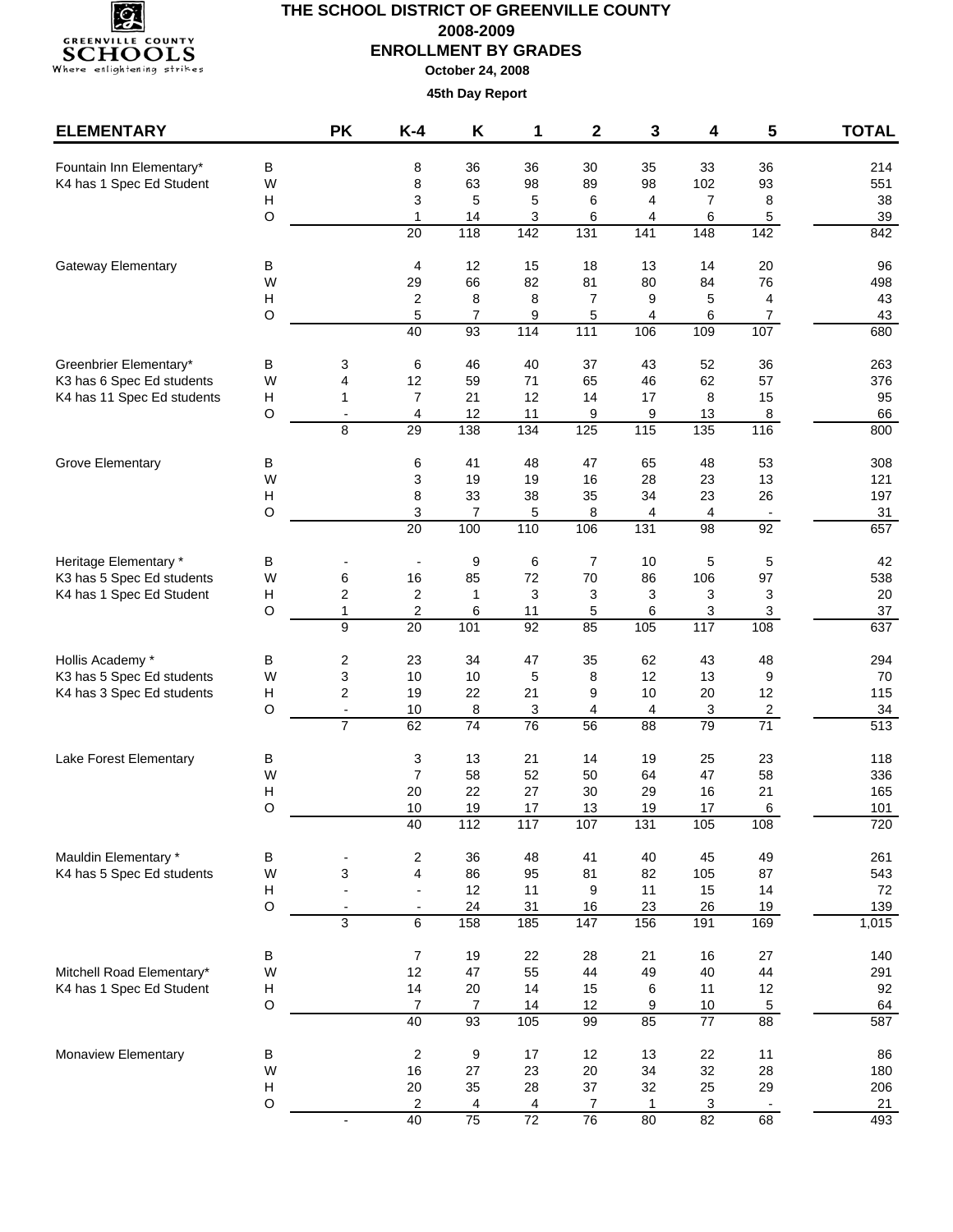

| <b>ELEMENTARY</b>                                |                           | <b>PK</b>      | $K-4$                                      | Κ                        | 1                   | 2                        | 3                       | 4                        | 5                      | <b>TOTAL</b> |
|--------------------------------------------------|---------------------------|----------------|--------------------------------------------|--------------------------|---------------------|--------------------------|-------------------------|--------------------------|------------------------|--------------|
| Mountain View Elementary                         | B                         |                | 3                                          | 9                        | $\overline{2}$      | $\overline{2}$           | 6                       | 8                        | 4                      | 34           |
|                                                  | W                         |                | 27                                         | 95                       | 128                 | 119                      | 135                     | 129                      | 124                    | 757          |
|                                                  | $\boldsymbol{\mathsf{H}}$ |                | 3                                          | 1                        | 6                   | $\overline{7}$           | 3                       | 6                        | 4                      | $30\,$       |
|                                                  | $\circ$                   |                | 3                                          | 5                        | 5                   | 1                        | 1                       | 7                        | 6                      | 28           |
|                                                  |                           |                | 36                                         | 110                      | 141                 | 129                      | 145                     | 150                      | 138                    | 849          |
| Oakview Elementary *                             | в                         |                |                                            | 10                       | 16                  | 10                       | 19                      | 21                       | 11                     | 87           |
| K4 are Spec Ed students                          | W                         |                | $\overline{7}$                             | 161                      | 156                 | 154                      | 167                     | 172                      | 158                    | 975          |
|                                                  | $\boldsymbol{\mathsf{H}}$ |                |                                            | $\overline{7}$           | 8                   | 11                       | 9                       | 8                        | 11                     | 54           |
|                                                  | $\mathsf O$               |                | $\overline{\phantom{a}}$<br>$\overline{7}$ | 24<br>202                | 27<br>207           | 26<br>201                | 22<br>217               | 25<br>226                | 16<br>196              | 140<br>1,256 |
|                                                  |                           |                |                                            |                          |                     |                          |                         |                          |                        |              |
| Paris Elementary                                 | В<br>W                    |                |                                            | 4<br>70                  | 9<br>75             | 9<br>70                  | 10<br>77                | 7<br>72                  | 14<br>76               | 53<br>440    |
|                                                  | Н                         |                |                                            | 17                       | 10                  | 9                        | 5                       | 4                        | 3                      | 48           |
|                                                  | $\circ$                   |                |                                            | $\overline{\mathbf{c}}$  | 8                   | 3                        | 11                      | 3                        | 3                      | $30\,$       |
|                                                  |                           |                |                                            | 93                       | 102                 | $\overline{91}$          | 103                     | 86                       | $\overline{96}$        | 571          |
| Pelham Road Elementar                            | В                         |                |                                            | 8                        | 15                  | 18                       | 17                      | 14                       | 13                     | 85           |
|                                                  | W                         |                |                                            | 76                       | 76                  | 73                       | 67                      | 74                       | 71                     | 437          |
|                                                  | $\boldsymbol{\mathsf{H}}$ |                |                                            | 5                        | $\overline{7}$      | 8                        | 6                       | 11                       | 6                      | 43           |
|                                                  | $\circ$                   |                |                                            | 12                       | 11                  | 7                        | 4                       | 11                       | 15                     | 60           |
|                                                  |                           |                |                                            | 101                      | 109                 | 106                      | 94                      | 110                      | 105                    | 625          |
| Plain Elementary                                 | В                         |                |                                            | 17                       | 35                  | 25                       | 28                      | 33                       | 31                     | 169          |
|                                                  | W                         |                |                                            | 94                       | 121                 | 102                      | 122                     | 112                      | 118                    | 669          |
|                                                  | $\boldsymbol{\mathsf{H}}$ |                |                                            | 8                        | 11                  | 9                        | 11                      | 9                        | 13                     | 61           |
|                                                  | $\circ$                   |                |                                            | 8                        | 6                   | 5                        | 5                       | 10                       | 6                      | 40           |
|                                                  |                           |                |                                            | 127                      | 173                 | 141                      | 166                     | 164                      | 168                    | 939          |
| Robert E Cashion Elem.                           | B                         |                | 6                                          | 35                       | 58                  | 52                       | 47                      | 49                       | 45                     | 292          |
|                                                  | W                         |                | 4                                          | 42                       | 38                  | 46                       | 43                      | 30                       | 56                     | 259          |
|                                                  | H<br>$\circ$              |                | 5<br>$\ensuremath{\mathsf{3}}$             | 16<br>6                  | 14<br>6             | 5<br>5                   | 17<br>4                 | 13<br>5                  | 14<br>8                | 84<br>37     |
|                                                  |                           |                | $\overline{18}$                            | 99                       | 116                 | 108                      | $\frac{111}{11}$        | $\overline{97}$          | 123                    | 672          |
| Rudolph Gordon Elem *                            | В                         |                | 1                                          | 5                        | 10                  | 9                        | 7                       | 10                       | 6                      | 48           |
| K4 has 3 Spec Ed students                        | W                         | 3              | 3                                          | 70                       | 60                  | 54                       | 54                      | 41                       | 37                     | 322          |
|                                                  | H                         |                | $\overline{c}$                             | 3                        | 3                   | 3                        | 3                       | 3                        | 3                      | 20           |
|                                                  | $\circ$                   |                | $\blacksquare$                             | 9                        | $\overline{7}$      | 8                        | 5                       | 9                        | 9                      | 47           |
|                                                  |                           | 3              | 6                                          | 87                       | 80                  | 74                       | 69                      | 63                       | 55                     | 437          |
| Sara Collins Elementary                          | В                         |                |                                            | 39                       | 46                  | 40                       | 52                      | 34                       | 58                     | 269          |
|                                                  | W                         |                |                                            | 73                       | 67                  | 89                       | 71                      | 81                       | 67                     | 448          |
|                                                  | Н                         |                |                                            | 6                        | 6                   | 10                       | 4                       | 3                        | 12                     | 41           |
|                                                  | $\mathsf O$               |                |                                            | 10<br>128                | 13<br>132           | 6<br>$\frac{145}{145}$   | 6<br>133                | 3<br>121                 | $5\phantom{.0}$<br>142 | 43<br>801    |
|                                                  |                           |                |                                            |                          |                     |                          |                         |                          |                        |              |
| Simpsonville Elementary *                        | B                         |                | 3                                          | 17                       | 27                  | 25                       | 18                      | 24                       | 22                     | 136          |
| K4 has 5 Spec Ed students                        | W                         |                | 6                                          | 65                       | 70                  | 62                       | 68                      | 81                       | 64                     | 416          |
|                                                  | Н                         |                | $\mathbf{1}$                               | 17                       | 12                  | 19                       | 11                      | 12                       | $\overline{7}$         | 79           |
|                                                  | $\mathsf O$               | $\blacksquare$ | 10                                         | 8<br>107                 | 15<br>124           | 8<br>$\frac{1}{114}$     | 8<br>105                | 14<br>131                | 5<br>$\overline{98}$   | 58<br>689    |
|                                                  |                           |                |                                            |                          |                     |                          |                         |                          |                        |              |
| Skyland Elementary*<br>K4 has 2 Spec Ed students | В<br>W                    |                | 3<br>29                                    | $\mathbf{1}$<br>87       | $\mathbf{1}$<br>101 | $\mathbf{3}$<br>76       | 3<br>84                 | $\,6$<br>89              | 4<br>85                | 21<br>551    |
|                                                  | Н                         |                | $\overline{7}$                             | 8                        | 5                   | 5                        | 3                       | $\mathbf{1}$             | 4                      | 33           |
|                                                  | $\mathsf O$               |                | $\mathbf{1}$                               | 7                        | 3                   | 5                        | 3                       | $\sqrt{2}$               | 6                      | 27           |
|                                                  |                           |                | 40                                         | 103                      | 110                 | $\overline{89}$          | 93                      | 98                       | 99                     | 632          |
| Slater Marietta Elementary                       | B                         |                | $\mathbf{1}$                               | $\mathbf{1}$             | $\sqrt{3}$          | $\overline{\phantom{a}}$ | $\overline{\mathbf{c}}$ | $\overline{\phantom{a}}$ | $\overline{c}$         | 9            |
|                                                  | W                         |                | 37                                         | 61                       | 68                  | 73                       | 69                      | 69                       | 67                     | 444          |
|                                                  | $\boldsymbol{\mathsf{H}}$ |                | 1                                          | 6                        | 1                   | 11                       | 3                       | 9                        | $\overline{c}$         | 33           |
|                                                  | $\circ$                   |                | $\mathbf{1}$                               | $\overline{\phantom{a}}$ | 5                   | 1                        | $\overline{c}$          | 1                        | $\mathbf{3}$           | 13           |
|                                                  |                           |                | 40                                         | 68                       | $\overline{77}$     | 85                       | 76                      | 79                       | 74                     | 499          |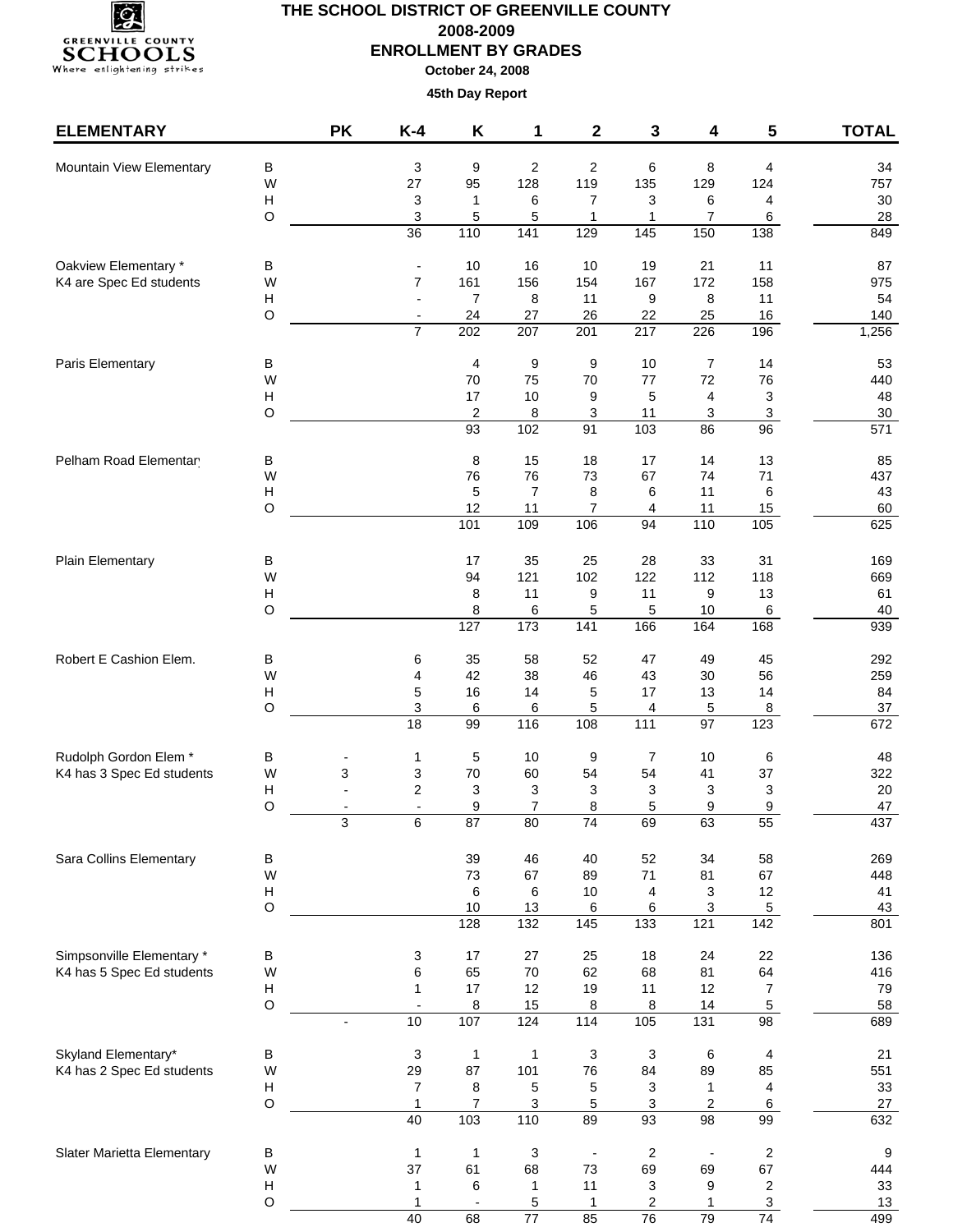|                                            | <b>THE SCHO</b> |
|--------------------------------------------|-----------------|
| <b>GREENVILLE COUNTY</b><br><b>SCHOOLS</b> |                 |
| Where enlightening strikes                 |                 |

# **OL DISTRICT OF GREENVILLE COUNTY 2008-2009 ENROLLMENT BY GRADES October 24, 2008 45th Day Report**

| <b>ELEMENTARY</b> | --<br>оv | v<br>. . л |  |  |  | ----- |
|-------------------|----------|------------|--|--|--|-------|
|                   |          |            |  |  |  |       |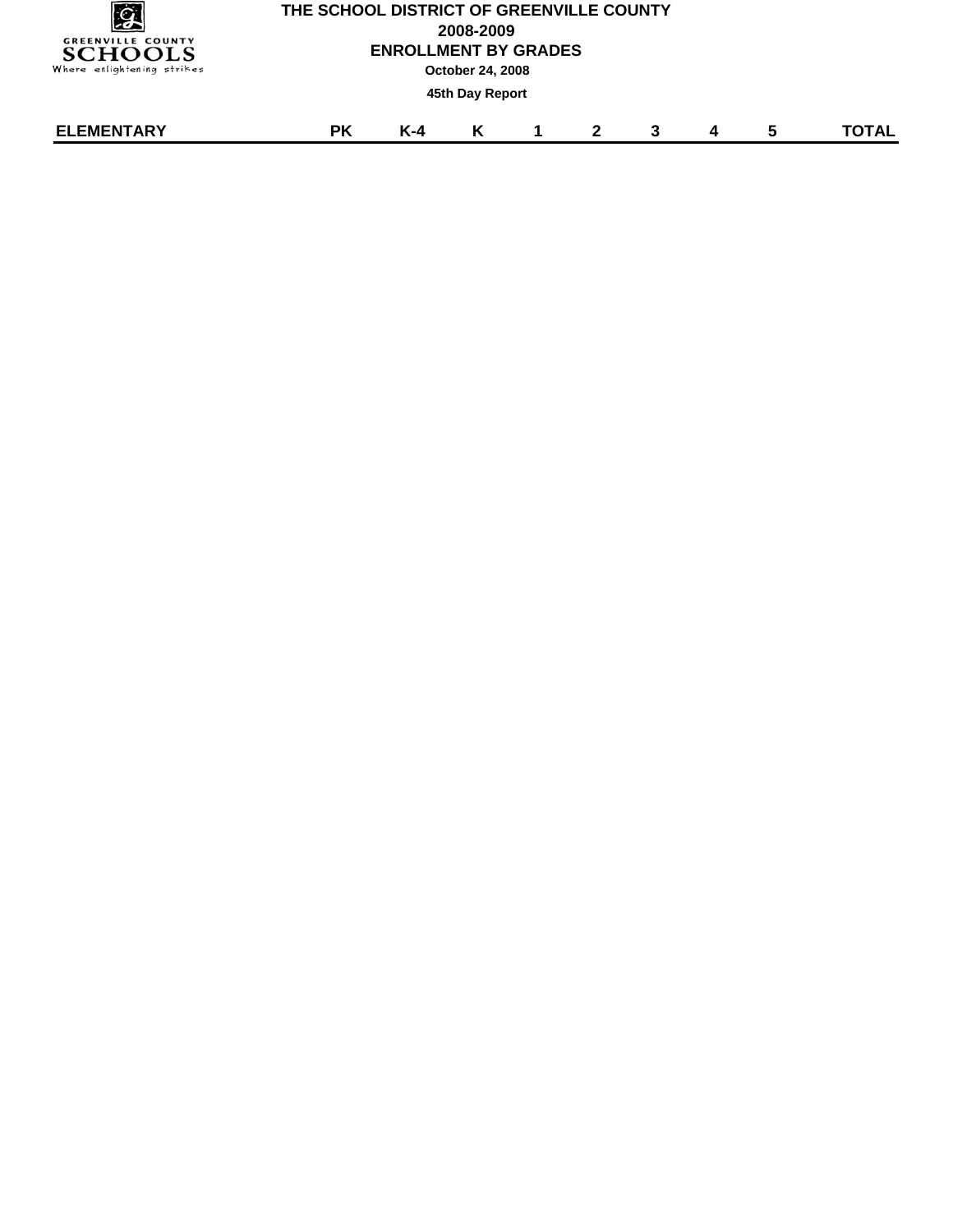

| <b>ELEMENTARY</b>                            |                           | <b>PK</b>                     | $K-4$                           | Κ                                                   | 1                                          | $\mathbf 2$               | 3                        | 4                        | 5                                            | <b>TOTAL</b>                   |
|----------------------------------------------|---------------------------|-------------------------------|---------------------------------|-----------------------------------------------------|--------------------------------------------|---------------------------|--------------------------|--------------------------|----------------------------------------------|--------------------------------|
| Sterling School*                             | В                         |                               | 19                              | 12                                                  | 8                                          | $\overline{7}$            | 2                        | 4                        |                                              | 52                             |
| K4 has 3 Spec Ed students                    | W                         |                               | 5                               | 15                                                  | 20                                         | 17                        | 68                       | 66                       | 71                                           | 262                            |
|                                              | Н<br>O                    |                               | 2                               | $\overline{\phantom{a}}$                            | $\overline{\phantom{a}}$                   | $\overline{\phantom{a}}$  | $\mathbf{1}$             | $\overline{\phantom{a}}$ | $\blacksquare$                               | $\mathbf{3}$<br>22             |
|                                              |                           |                               | 3<br>29                         | 3<br>30                                             | 1<br>$\overline{29}$                       | 2<br>$\overline{26}$      | 4<br>$\overline{75}$     | 5<br>75                  | 4<br>$\overline{75}$                         | 339                            |
|                                              |                           |                               |                                 |                                                     |                                            |                           |                          |                          |                                              |                                |
| Stone Academy *<br>K4 has 8 Spec Ed students | в<br>W                    |                               | $\overline{\mathbf{c}}$<br>4    | 23<br>62                                            | 15<br>66                                   | 17<br>62                  | 24<br>72                 | 20<br>67                 | 27<br>72                                     | 128<br>405                     |
|                                              | $\boldsymbol{\mathsf{H}}$ |                               | 3                               | 2                                                   | 4                                          | 4                         | $\mathbf{1}$             | 3                        | $\sqrt{2}$                                   | 19                             |
|                                              | O                         |                               | $\mathbf{1}$                    | 4                                                   | $\overline{7}$                             | $\overline{7}$            | 5                        | 6                        | $\,6\,$                                      | 36                             |
|                                              |                           |                               | 10                              | 91                                                  | 92                                         | 90                        | 102                      | 96                       | 107                                          | 588                            |
| Sue Cleveland Elementary*                    | В                         | 2                             | 1                               | 30                                                  | 38                                         | 44                        | 46                       | 35                       | 20                                           | 216                            |
| K3 has 3 Spec Ed students                    | W                         | 3                             |                                 | 41                                                  | 52                                         | 61                        | 52                       | 65                       | 52                                           | 326                            |
| K4 has 2 Spec Ed students                    | н                         | 1                             | $\overline{\phantom{a}}$        | 3                                                   | $\overline{\mathbf{c}}$                    | 2                         | $\overline{\mathbf{c}}$  | $\overline{\phantom{a}}$ | $\sqrt{2}$                                   | 12                             |
|                                              | O                         | $\overline{\phantom{a}}$<br>6 | 1<br>$\overline{2}$             | 9<br>83                                             | $\overline{7}$<br>99                       | 3<br>110                  | 3<br>103                 | $\sqrt{2}$<br>102        | $\ensuremath{\mathsf{3}}$<br>$\overline{77}$ | 28<br>582                      |
|                                              |                           |                               |                                 |                                                     |                                            |                           |                          |                          |                                              |                                |
| <b>Summit Drive Elementary</b>               | В                         |                               | $\mathbf 5$                     | 18                                                  | 22                                         | 5                         | 13                       | 11                       | 14                                           | 88                             |
|                                              | W<br>H                    |                               | 5<br>8                          | 31<br>12                                            | 29<br>16                                   | 28<br>$\overline{7}$      | 27<br>11                 | 31<br>9                  | 34<br>10                                     | 185<br>73                      |
|                                              | O                         |                               | $\overline{2}$                  | 5                                                   | $\overline{7}$                             | 4                         | $\overline{c}$           | $\boldsymbol{2}$         | $\overline{4}$                               | 26                             |
|                                              |                           |                               | 20                              | 66                                                  | $\overline{74}$                            | 44                        | 53                       | 53                       | 62                                           | 372                            |
| <b>Taylors Elementary</b>                    | В                         |                               | 8                               | 19                                                  | 28                                         | 22                        | 29                       | 23                       | 21                                           | 150                            |
|                                              | W                         |                               | 8                               | 69                                                  | 74                                         | 85                        | 62                       | $71$                     | 65                                           | 434                            |
|                                              | Н                         |                               | 3                               | 17                                                  | 8                                          | 14                        | 13                       | 4                        | 22                                           | 81                             |
|                                              | O                         |                               | $\mathbf{1}$<br>20              | 11<br>116                                           | 12<br>122                                  | 12<br>$\frac{1}{133}$     | 10<br>$\frac{114}{114}$  | 10<br>108                | $\overline{5}$<br>113                        | 61<br>726                      |
| Thomas E Kerns Elementary                    | В                         |                               | 5                               | 56                                                  | 64                                         | 75                        | 61                       | 48                       | $70\,$                                       | 379                            |
|                                              | W                         |                               | 5                               | 21                                                  | 19                                         | 14                        | 25                       | 24                       | 16                                           | 124                            |
|                                              | н                         |                               | 9                               | 10                                                  | 13                                         | 20                        | $10$                     | $\overline{7}$           | $\boldsymbol{7}$                             | 76                             |
|                                              | O                         |                               | 1<br>20                         | 3<br>90                                             | 7<br>103                                   | 4<br>$\frac{1}{13}$       | 3<br>99                  | 4<br>83                  | 9<br>102                                     | 31<br>610                      |
|                                              |                           |                               |                                 |                                                     |                                            |                           |                          |                          |                                              |                                |
| Tigerville Elementary*                       | в                         |                               | 1                               | 3                                                   |                                            | $\mathbf{1}$              | 3                        | $\overline{\phantom{a}}$ |                                              | 8                              |
| K4 has 1 Spec Ed student                     | W<br>н                    |                               | 15                              | 31<br>$\overline{\phantom{a}}$                      | 54<br>1                                    | 52<br>$\blacksquare$      | 47<br>2                  | 48<br>1                  | 55<br>$\overline{a}$                         | 302<br>$\overline{4}$          |
|                                              | $\Omega$                  |                               | 4                               | 1                                                   | 1                                          |                           | $\overline{2}$           | 3                        |                                              | 11                             |
|                                              |                           |                               | 20                              | $\overline{35}$                                     | 56                                         | 53                        | 54                       | 52                       | 55                                           | 325                            |
| Washington Center                            | B                         |                               |                                 | 3                                                   | 4                                          | $\ensuremath{\mathsf{3}}$ | 3                        | $\overline{\mathbf{c}}$  | 7                                            | 22                             |
|                                              | W                         |                               |                                 | 3                                                   | 3                                          | $\overline{7}$            | $\overline{7}$           | 5                        | 5                                            | 30                             |
|                                              | н<br>$\mathsf O$          |                               |                                 | $\overline{\mathbf{c}}$<br>$\overline{\phantom{a}}$ | $\overline{c}$<br>$\overline{\phantom{a}}$ | 3                         | $\overline{\phantom{a}}$ | $\overline{a}$<br>1      |                                              | $\overline{7}$<br>$\mathbf{1}$ |
|                                              |                           |                               |                                 | $\overline{8}$                                      | 9                                          | $\overline{13}$           | 10                       | $\overline{8}$           | 12                                           | 60                             |
| Welcome Elementary                           | В                         |                               | 3                               | 28                                                  | 38                                         | 42                        | 43                       | 32                       | 35                                           | 221                            |
|                                              | W                         |                               | 3                               | 29                                                  | 33                                         | 40                        | 31                       | 40                       | 25                                           | 201                            |
|                                              | Н<br>$\mathsf O$          |                               | 14<br>$\overline{\phantom{a}}$  | 26<br>8                                             | 34<br>8                                    | 29<br>5                   | 38<br>4                  | 18<br>$\overline{3}$     | 41<br>$\overline{3}$                         | 200                            |
|                                              |                           |                               | $\overline{20}$                 | 91                                                  | 113                                        | 116                       | 116                      | 93                       | 104                                          | $\frac{31}{653}$               |
| Westcliffe Elementary                        | B                         |                               | $\mathbf{1}$                    | $\boldsymbol{7}$                                    | 15                                         | 11                        | $10$                     | 8                        | 9                                            | 61                             |
|                                              | W                         |                               | $\boldsymbol{9}$                | 16                                                  | 22                                         | 18                        | 26                       | $17$                     | 14                                           | 122                            |
|                                              | н                         |                               | 9                               | 18                                                  | 14                                         | 15                        | 9                        | 18                       | 13                                           | 96                             |
|                                              | $\mathsf O$               |                               | $\mathbf{1}$<br>$\overline{20}$ | 6<br>47                                             | 3<br>$\overline{54}$                       | $\mathbf{1}$<br>45        | 2<br>47                  | 43                       | $\mathbf{1}$<br>37                           | 14<br>293                      |
|                                              |                           |                               |                                 |                                                     |                                            |                           |                          |                          |                                              |                                |